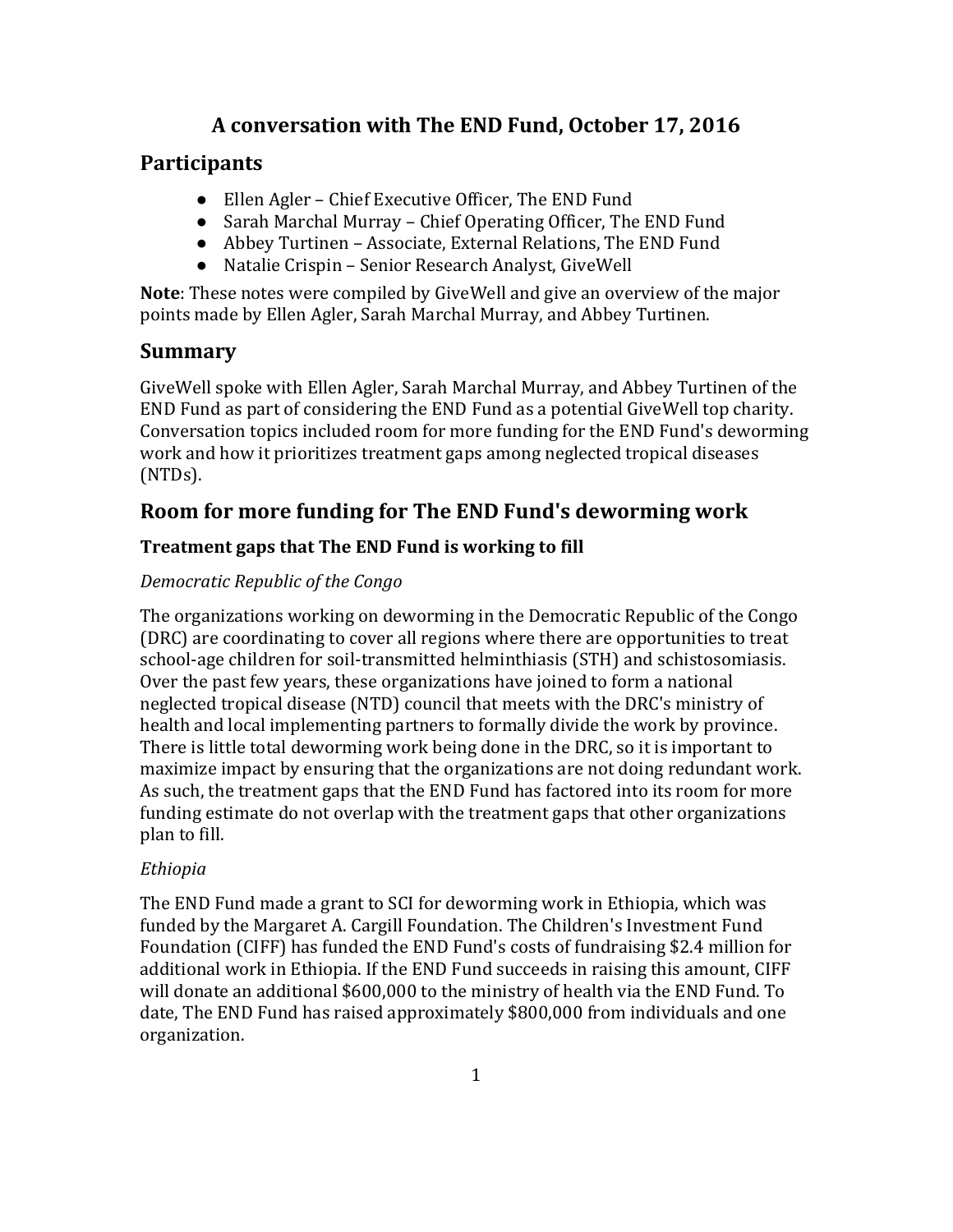#### *South Sudan*

The END Fund intends to do some work in South Sudan within the next year, though it cannot commit to starting treatments by a certain date. It was originally working with Sightsavers in South Sudan, but Sightsavers has moved its staff out of the country due to safety concerns. The END Fund is now actively looking for other potential partner organizations to work with in South Sudan.

Some staff of The END Fund have experience working in war zones and emergency situations, which makes the organization better poised to work in conflict areas and more tolerant of risk than other NTD organizations. It is currently working in the Central African Republic, Yemen, Somalia, and other conflict areas.

#### **Last-minute funding opportunities**

The END Fund typically spends several million dollars per year on deworming funding opportunities that it was not aware of at the beginning of the year. It is able to find these opportunities by remaining involved in the NTD community, e.g., by going to regional meetings and meeting with ministries of health. It is very likely that unexpected funding opportunities will arise in the next year, particularly because the END Fund has gained a reputation as a nimble actor in the NTD community that is able to move more quickly than government funders to fill urgent gaps.

Engaging with last-minute funding opportunities will be an important strategy to build the capacity to control STH and schistosomiasis in the long term. There are several countries (including the DRC, Sudan, South Sudan, Yemen, and Zimbabwe) where the END Fund has begun and expanded its programs largely due to its engagement with last-minute funding opportunities.

The END Fund recently learned of a deworming opportunity in Afghanistan, and will soon begin treating 7 million children there at a cost of \$200,000.

#### **Capacity to use additional funding in 2017**

The END Fund noted the following probabilities that its deworming work will be funding-constrained if it receives below a given level of funding (i.e. the probability that it will be able to commit certain levels of funding within a given time period):

- 99% chance it will be funding-constrained if it receives less than \$11 million in the next year.
- $\bullet$  75-80% chance it will be funding-constrained if it receives less than \$16 million by the end of the second quarter of 2017.
- 75% chance it will be funding-constrained if it receives less than \$21 million by November 2017. If the END Fund knew by the beginning of the year that it would have this funding, the probability that it would be able to commit the funding by November 2017 would be higher.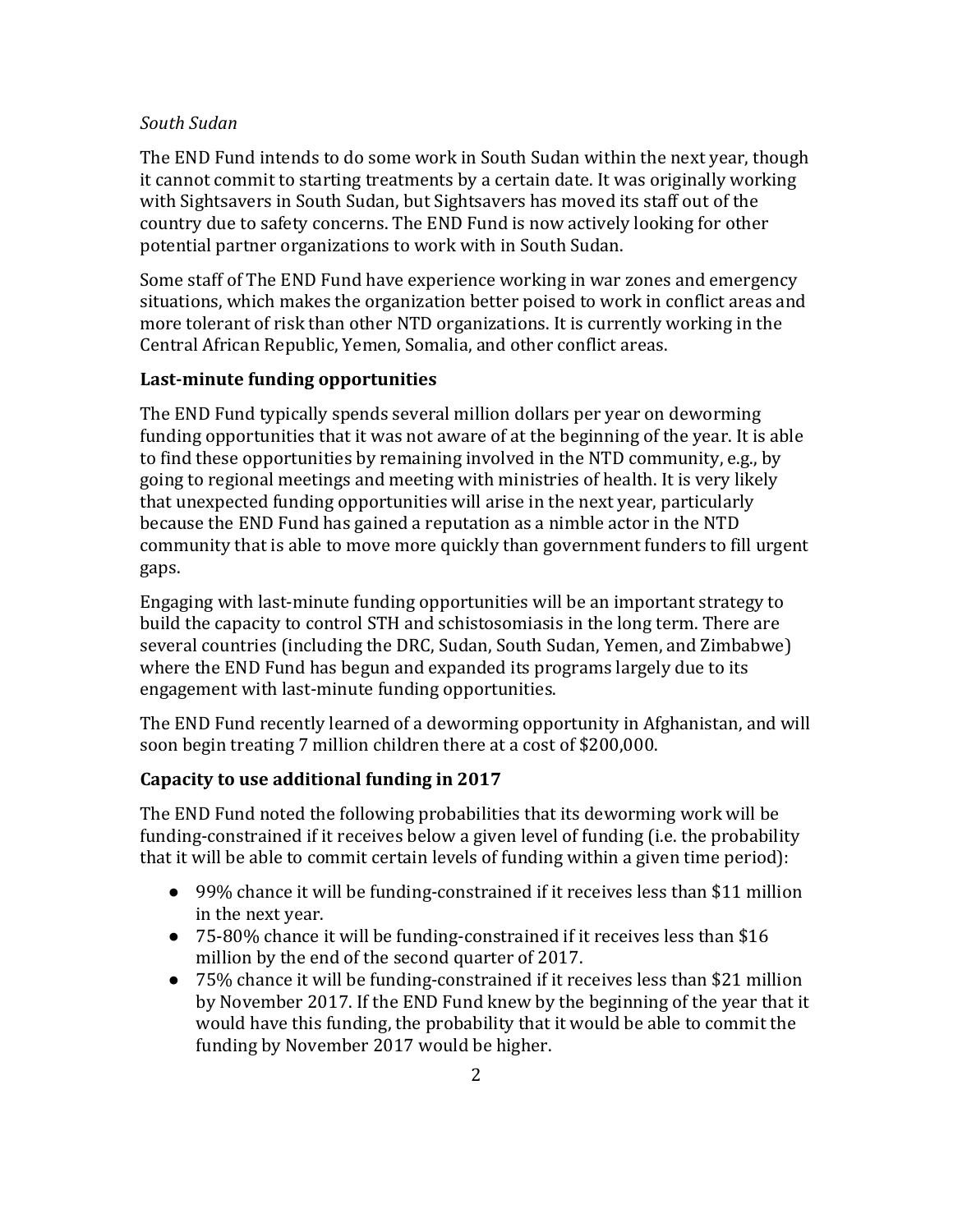The deworming funding opportunities that The END Fund is currently aware of for the next year total \$13 million. These opportunities have been approved by the country's ministry of health and discussions with possible implementing partners have begun. The END Fund is aware of many other possible funding opportunities that it would need to vet more thoroughly before soliciting funding for them.

One of the main tensions in the END Fund's work is in ensuring its ability to continue funding its multi-year commitments without over-committing. If it were able to plan its spending over a year in advance, it would be able to commit significantly more funding in the coming years.

#### *Scaling up granting capacity*

The END Fund's board would like it to grant at least \$20 million per year and to scale up to granting \$200 million or more over the next five years. The END Fund is working to increase its capacity by working with ministries of health and local implementing partner organizations and building relationships with new implementing partners.

#### **Factors most likely to reduce the END Fund's ability to use funding effectively**

Major risk factors include:

- 1. **Security**: The highest risk to the END Fund's ability to grant out funding is security in the areas where it works.
- 2. **Weak supply chain**: An analysis of the supply chain for trachoma work in the DRC revealed weaknesses in supply chain management. The DRC government also put in an order for a larger amount of praziquantel than its implementing partners thought they would be able to use.
- 3. **Lack of education**: Many of the diseases that the END Fund focuses on, including diseases that cause long-term illness, disability, or reduced cognitive capacity, are seen as normal in the places where they are endemic. This lack of education tends to make people skeptical of MDAs because they do not understand the benefit of the drugs. Adding educational elements (e.g. parent education, parent consent, community awareness, and radio ads) to NTD program budgets would help to ensure high MDA coverage and high acceptance from the community.

The END Fund has previously had trouble getting government buy-in for NTD programs, but this has gotten easier now that many countries have a national NTD plan and NTD teams within the ministry of health.

Drug availability it not a constraining factor. GlaxoSmithKline (GSK) and Johnson & Johnson are running a drug donation program through 2020, which The END Fund is eager to take advantage of. These producers are currently producing and offering to donate a larger quantity of drugs than NTD organizations and governments are utilizing, and they may not continue the program past 2020 if usage of the drugs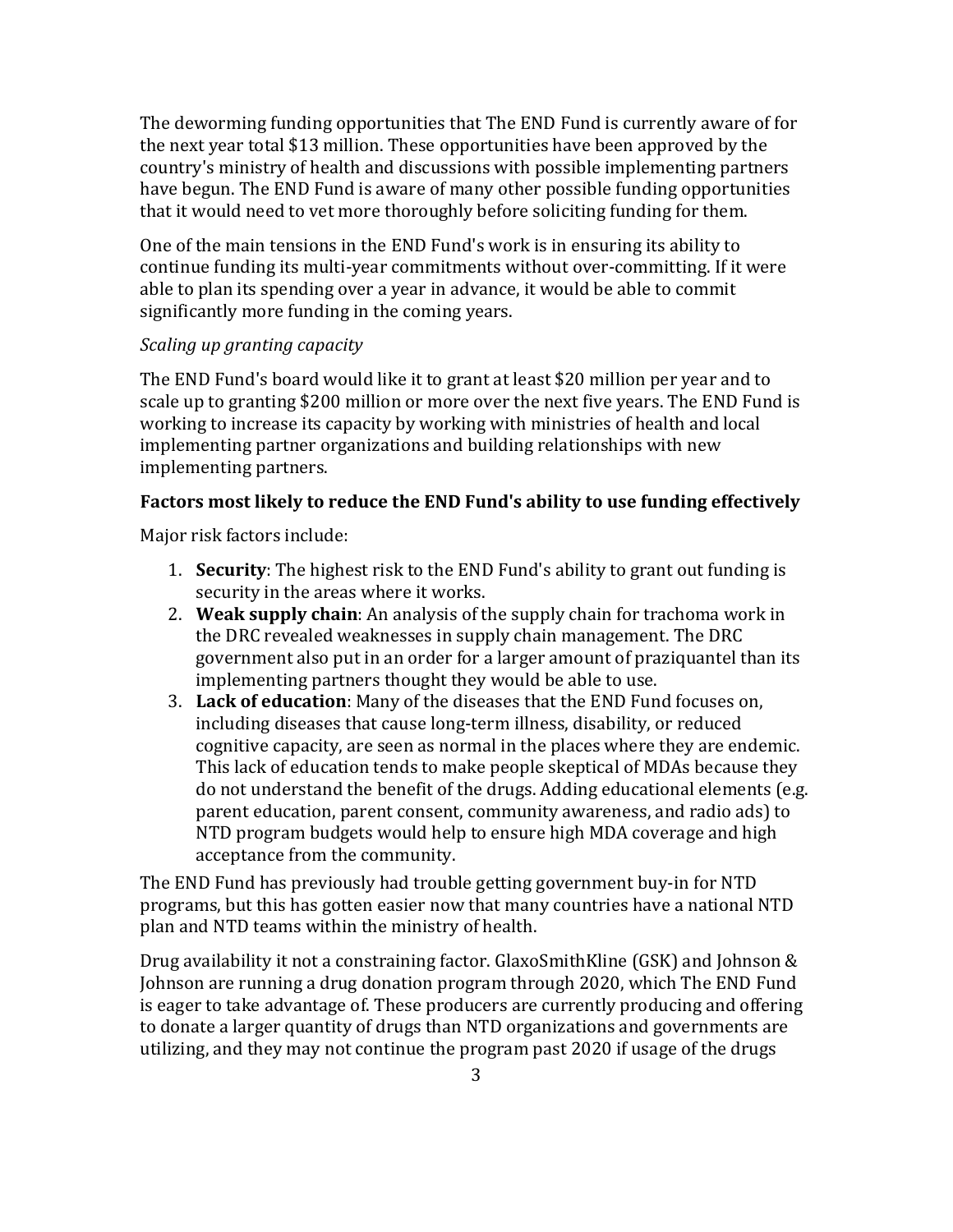does not increase. For praziquantel, production of this drug has been scaling up and so far all requests for it have been met.

## **Multi-year funding commitments**

It is preferable to have multi-year funding commitments for deworming programs because it is usually necessary to run the programs for a minimum of 3-5 years to get significant reductions in the prevalence and intensity of disease. The END Fund makes two kinds of multi-year commitments:

- 1. **Commitments to fundraise**: The END Fund and CIFF have committed to finding funding for a 5-year deworming program in Ethiopia run by the federal ministry of health, despite not having the whole amount of funding (\$10 million) on hand. Commitments such as this involve annual evaluations of the strength of the program, progress it has made, and whether the END Fund has the capacity and funding to continue supporting it.
- 2. **Commitments to provide funding**: The END Fund sometimes receives donations that are restricted to a multi-year commitment in a certain country. One donor has made such a donation to support multi-year programming in Angola, and the END Fund is dispersing this funding as the implementing partner reaches certain targets.

The END Fund tries to be flexible regarding the types of restrictions that donors choose to place on their donations in order to be able to accept donations that are offered, particularly for multi-year programs. Multi-year commitments from donors often come as pledges followed by a series of payments, rather than immediate lump-sum donations.

### **Currently committed funding**

The END Fund currently has \$6 million in committed funding for program work in 2017 and into early 2018, including both restricted and unrestricted funding for deworming and other NTDs. This includes:

- About \$2 million restricted to STH and schistosomiasis, including:
	- Funding from two donors for Angola
	- Funding from CIFF and another investor for Ethiopia
	- \$300,000 over 3 years in Zimbabwe from one donor
- \$1.5 million restricted to onchocerciasis
- Some time-restricted but otherwise unrestricted funding that the END Fund can spend on fundraising, capacity-building, advocacy, and/or other elements of its program work apart from deworming

There is no typical balance between restricted and unrestricted funding. In 2013, a large proportion of The END Fund's funding was restricted. At the end of 2015, its committed funding for 2016 was 90% unrestricted but had to be spent by the end of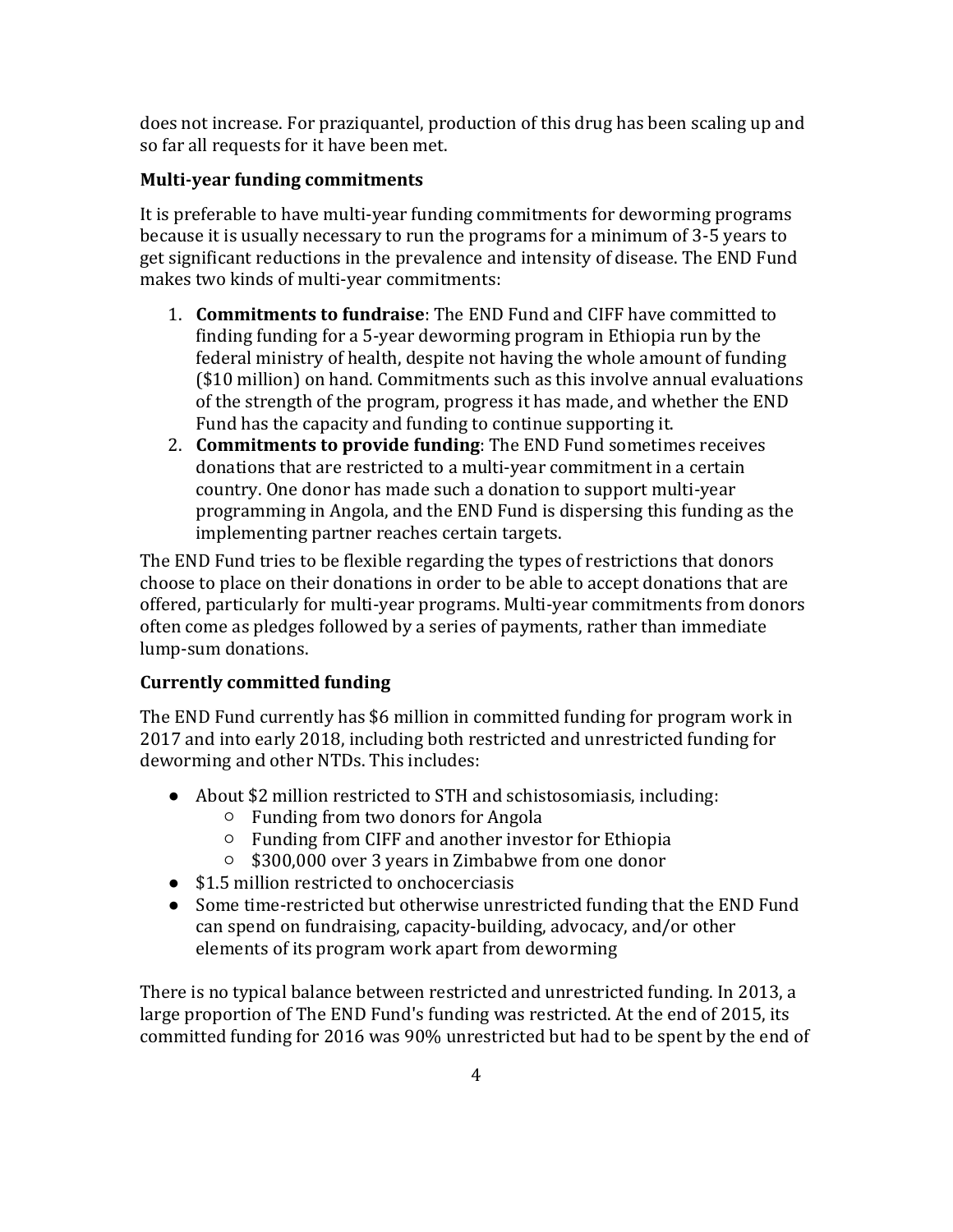2016 or early 2017. Some of this funding was restricted broadly to Sub-Saharan Africa, but otherwise unrestricted.

## **Fundraising expectations for 2017**

There are several factors that make it difficult to predict how much funding the END Fund will be able to raise next year:

- It relies on a small number of large donors (high-net-worth individuals and public entities), which is inherently less predictable than relying on a large number of small donors.
- Many multi-year donor agreements will be up for renewal by the end of quarter 2 of 2017.
- The performance of donors' financial portfolios and broader political and social landscape that may impact philanthropy.

The END Fund has historically doubled its fundraising every year, and has the capacity to double again next year to grant over \$20 million per year. Because it is hard to predict how much funding it will receive, The END Fund's priority is to use a model that is capable of scaling up or down depending on the amount of funding it receives. Its model is based on a demonstrated desire within the NTD community to fill the annual NTD funding gap of about \$200 million.

# **Prioritizing treatment gaps among NTDs**

The END Fund continues to fund only the 5 NTDs that have an associated drug donation program (onchocerciasis, LF, trachoma, STH, and schistosomiasis), which are also the most prevalent. The END Fund does not by default prioritize any NTD over any others, but typically prefers to fund treatment for the diseases that seem to be most neglected within NTDs.

Currently, STH and schistosomiasis are relatively neglected.

The treatment gaps for each NTD are as follows:

- STH has the largest treatment gap of the 5 diseases.
- Schistosomiasis is the furthest behind of the 5 diseases in terms of meeting global targets.
- The number of people at risk of onchocerciasis is roughly 200 million. The funding that the END Fund has received for onchocerciasis has been for certification of elimination, which is a small percentage of the total need.
- The trachoma treatment gap is in surgery: about 5 million people need surgery to correct trichiasis, a later stage of the disease in which the eyelashes turn inward and scrape the cornea. The END Fund gets a lot of requests for help filling this gap, and is considering increasing its investment in this if it is able to find funding.
- LF is nearing elimination in many countries.